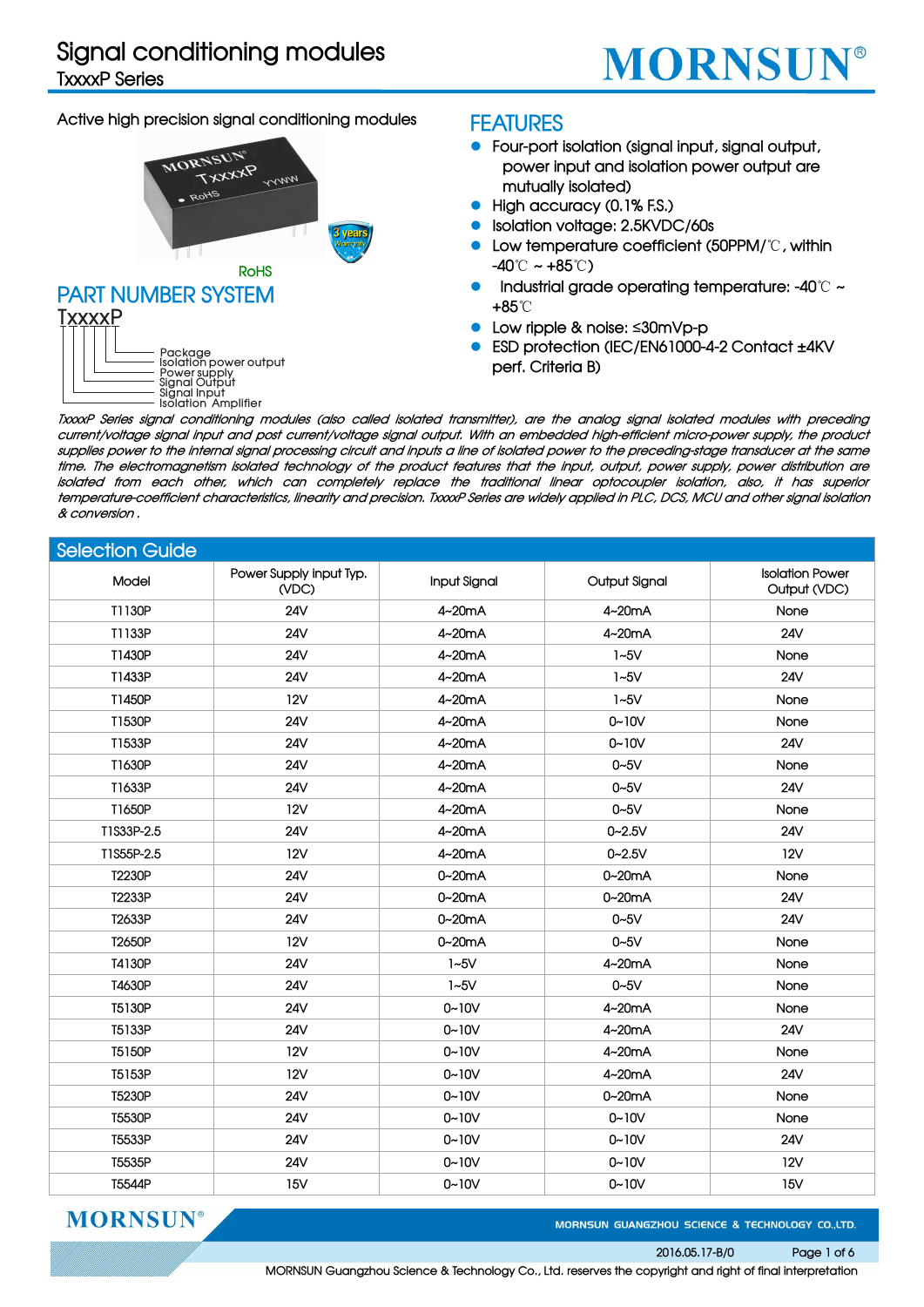# **Signal conditioning modules TxxxxP Series**



| T5550P                                                                                        | 12V        | $0 - 10V$ | $0 - 10V$  | None |
|-----------------------------------------------------------------------------------------------|------------|-----------|------------|------|
| T5555P                                                                                        | 12V        | $0 - 10V$ | $0 - 10V$  | 12V  |
| T5630P                                                                                        | 24V        | $0 - 10V$ | $0-5V$     | None |
| T5650P                                                                                        | <b>12V</b> | $0 - 10V$ | $0 - 5V$   | None |
| T5660P                                                                                        | 5V         | $0 - 10V$ | $0-5V$     | None |
| T6130P                                                                                        | 24V        | $0 - 5V$  | $4-20mA$   | None |
| T6150P                                                                                        | 12V        | $0 - 5V$  | 4~20mA     | None |
| T6230P                                                                                        | 24V        | $0 - 5V$  | 0~20mA     | None |
| T6233P                                                                                        | 24V        | $0 - 5V$  | 0~20mA     | 24V  |
| T6235P                                                                                        | <b>24V</b> | $0 - 5V$  | 0~20mA     | 12V  |
| T6250P                                                                                        | 12V        | $0 - 5V$  | 0~20mA     | None |
| T6530P                                                                                        | 24V        | $0 - 5V$  | $0 - 10V$  | None |
| T6560P                                                                                        | 5V         | $0 - 5V$  | $0 - 10V$  | None |
| T6630P                                                                                        | 24V        | $0 - 5V$  | $0-5V$     | None |
| T6640P                                                                                        | 15V        | $0 - 5V$  | $0-5V$     | None |
| T6650P                                                                                        | 12V        | $0 - 5V$  | $0 - 5V$   | None |
| T6S36P-2.5                                                                                    | <b>24V</b> | $0 - 5V$  | $0 - 2.5V$ | 5V   |
| T6S60P-3                                                                                      | 5V         | $0 - 5V$  | $0 - 3V$   | None |
| A hold of the continuation of the contract of the contract of the contract of the contract of |            |           |            |      |

**Notes: Customization products are available if required.**

| <b>Input Specifications</b> |                         |                                         |                     |                          |           |              |  |
|-----------------------------|-------------------------|-----------------------------------------|---------------------|--------------------------|-----------|--------------|--|
| Item                        |                         | <b>Operating Conditions</b>             | Min.                | Typ.                     | Max.      | Unit         |  |
| Power Input                 | Input voltage           |                                         | Typ.-5%             | Typ.                     | $Typ.+5%$ | <b>VDC</b>   |  |
|                             | Input power             | Signal, isolation power full load       |                     |                          | 2.0       | W            |  |
|                             | Power supply protection |                                         | Reverse protection  |                          |           |              |  |
|                             | Input signal            |                                         | See selection guide |                          |           |              |  |
|                             | Input impedance         | In case of max, input of current signal | $\hspace{0.05cm}$   |                          | 250       | mV           |  |
| Signal Input                |                         | In case of max. input of voltage signal | 10                  | $\overline{\phantom{a}}$ | --        | $M \Omega$   |  |
|                             |                         | In case of current signal input         | 50                  | $\overline{\phantom{a}}$ | --        | mA           |  |
|                             | Over range              | In case of voltage signal input         | --                  | --                       | 30        | $\mathsf{V}$ |  |

| <b>Output Specifications</b> |                          |                                         |                   |      |                                                                                             |       |  |  |  |
|------------------------------|--------------------------|-----------------------------------------|-------------------|------|---------------------------------------------------------------------------------------------|-------|--|--|--|
| ltem.                        |                          | <b>Operating Conditions</b>             | Min.              | Typ. | Max.                                                                                        | Unit  |  |  |  |
|                              | Output voltage           | Isolation power output at full load     | Typ.-10%          | Typ. | $TVD. + 10%$                                                                                | VDC.  |  |  |  |
| <b>Isolation Power</b>       | Output current           |                                         | --                |      | 25                                                                                          | mA    |  |  |  |
| Output                       | Short circuit protection |                                         |                   |      | Continuous short-circuit protection under normal<br>temperature(except the 24V power input) |       |  |  |  |
|                              | Output signal            |                                         |                   |      | See selection guide                                                                         |       |  |  |  |
|                              |                          | In case of max, input of voltage signal | 2                 |      |                                                                                             | KΩ    |  |  |  |
| Signal Output                | Load capacity            | In case of max. input of current signal | $\hspace{0.05cm}$ | --   | 500                                                                                         | Ω     |  |  |  |
|                              | Ripple & noise           | 20MHz Bandwidth                         | $- -$             | --   | 30                                                                                          | mVp-p |  |  |  |

| <b>Transmission Specifications</b> |                                             |                |                          |                   |                          |  |  |
|------------------------------------|---------------------------------------------|----------------|--------------------------|-------------------|--------------------------|--|--|
| <b>Item</b>                        | <b>Operating Conditions</b>                 | Min.           | Typ.                     | Max.              | Unit                     |  |  |
| Signal precision                   | Ta=25 $\degree$ C                           | $-0.1%$ F.S.   | $\overline{\phantom{m}}$ | $+0.1%$ F.S.      | $\overline{\phantom{m}}$ |  |  |
| Power regulation                   | (Typ. value of power supply input)±5%       | $-0.05%$ F.S.  | --                       | $+0.05%$ F.S.     | $\hspace{0.05cm}$        |  |  |
| Load regulation                    | Change between no-load to full load         | $-0.05%$ F.S.  | --                       | $+0.05%$ F.S.     | $\hspace{0.05cm}$        |  |  |
| Temperature coefficient            | Operating temperature range of -40 to +85°C | $- -$          | --                       | 50                | PPM/°C                   |  |  |
| <b>Bandwidth</b>                   |                                             | $\overline{2}$ | --                       | $\hspace{0.05cm}$ | <b>KHz</b>               |  |  |
| Response time                      |                                             | $- -$          | --                       |                   | ms                       |  |  |

**MORNSUN®** 

MORNSUN GUANGZHOU SCIENCE & TECHNOLOGY CO.,LTD.

### **2016.05.17-B/0 Page 2 of 6**

**MORNSUN Guangzhou Science & Technology Co., Ltd. reserves the copyright and right of finalinterpretation**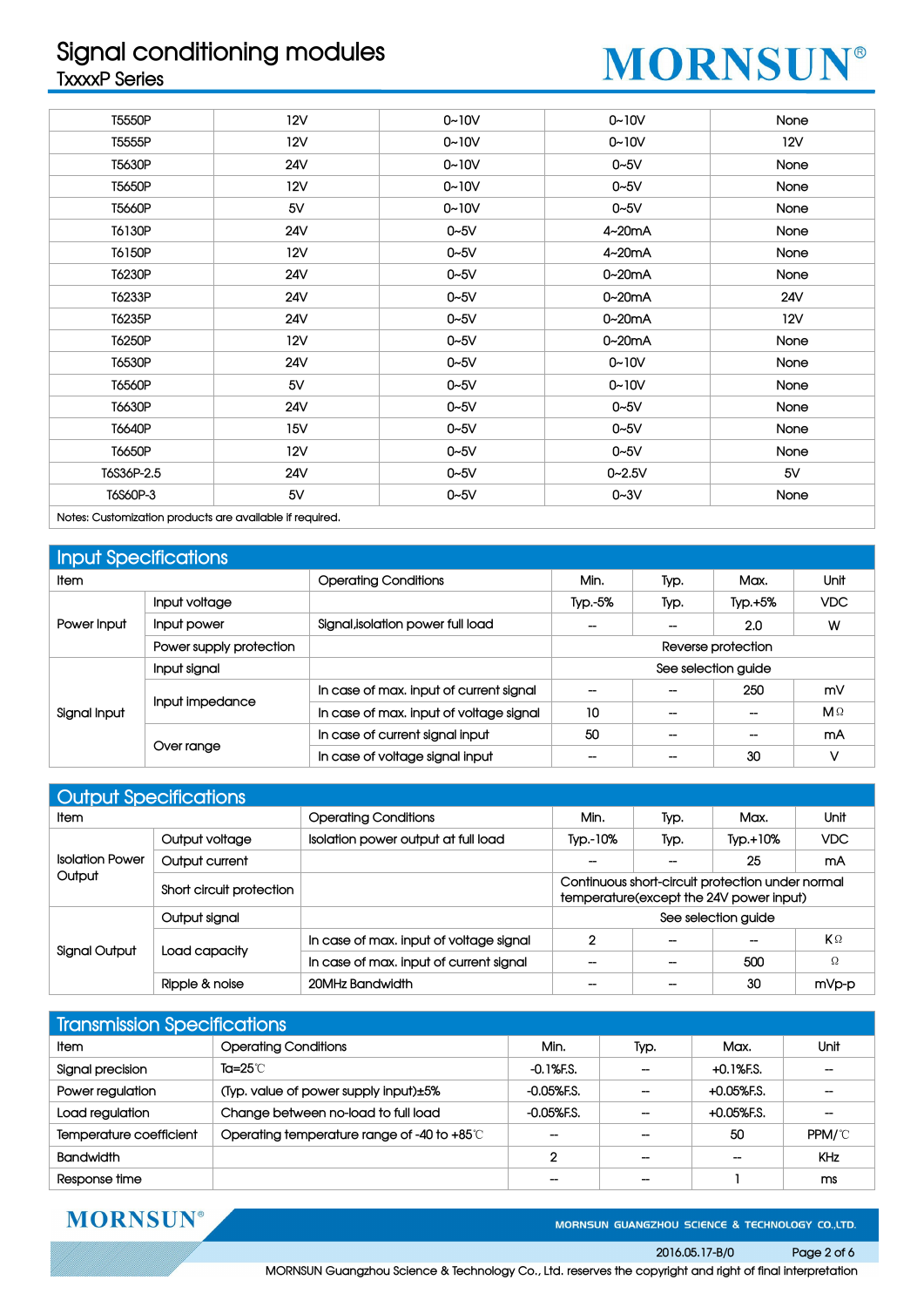# **Signal conditioning modules TxxxxP Series**

# **MORNSUN®**

| <b>General Specifications</b>             |                                                              |                                                                           |      |       |                                                                   |  |
|-------------------------------------------|--------------------------------------------------------------|---------------------------------------------------------------------------|------|-------|-------------------------------------------------------------------|--|
| ltem.                                     | <b>Operating Conditions</b>                                  | Min.                                                                      | Typ. | Max.  | Unit                                                              |  |
| Electric Isolation                        |                                                              | isolation power output are mutually isolated)                             |      |       | Four-port isolation (signal input, signal output, power input and |  |
| <b>Isolation voltage</b>                  | Testing for 1 minute, leakage<br>current <1mA, humidity <70% | 2.5                                                                       |      |       | <b>KVDC</b>                                                       |  |
| <b>Isolation Resistance</b>               | 500VDC                                                       | 100                                                                       |      |       | $M\Omega$                                                         |  |
| <b>Operating Temperature</b>              |                                                              | $-40$                                                                     |      | $+85$ | $\sim$                                                            |  |
| Transportation and Storage<br>Temperature |                                                              | $-40$                                                                     |      | $+85$ | °C                                                                |  |
| Casing Temperature Rise                   | Ta= $25^\circ\text{C}$                                       |                                                                           |      | 30    | °C                                                                |  |
| <b>Application Environment</b>            |                                                              | The presence of dust and corrosive gas may cause damage to the<br>product |      |       |                                                                   |  |

| <b>Physical Specifications</b> |                                          |  |  |  |  |
|--------------------------------|------------------------------------------|--|--|--|--|
| <b>Casing Material</b>         | Black flame-retardant heat-proof plastic |  |  |  |  |
| Package                        | <b>DIP24</b>                             |  |  |  |  |
| Weight                         | 11.5g(Typ.)                              |  |  |  |  |
| Cooling Method                 | Natural cooling                          |  |  |  |  |

|            | <b>EMC Specifications</b> |                 |                                                                           |                  |
|------------|---------------------------|-----------------|---------------------------------------------------------------------------|------------------|
| <b>ESD</b> |                           | IEC/EN61000-4-2 | Contact ±4KV                                                              | perf. Criteria B |
|            | <b>EFT</b>                | IEC/EN61000-4-4 | Power supply port ±2KV (see Fig. 2 for recommended circuit)               | perf. Criteria B |
| <b>EMS</b> |                           | IEC/EN61000-4-4 | Other ports ±1KV (see Fig. 2 for recommended circuit)                     | perf. Criteria B |
|            |                           | IEC/EN61000-4-5 | Power supply port ±1KV (see Fig. 2 for recommended circuit)               | perf. Criteria B |
|            | Surge                     | IEC/EN61000-4-5 | Other ports ±1KV (line to ground)<br>(see Fig. 2 for recommended circuit) | perf. Criteria B |

## **Application Precautions**

- 1. Please read the instructions carefully before use; contact our technical directly if you have any problem.
- **2. Do not use the product in hazardous areas.**
- **3. use DC power supply for the product and 220V AC power supply is prohibited.**
- 4. Do not dismantle and assemble the product without permission to avoid failure or malfunction of equipment.
- 5. Unless otherwise specified, parameters in this datasheet were measured under the conditions of Ta=25°C, humidity<75% with power **input nominal voltage and rated signal output full load.**

### **After-sales service**

- 1. Ex-factory inspection and quality control have been strictly conducted for the product; if there occurs abnormal operation or possibility **of failure of internal module, please contact the local representative or our technical support.**
- 2. The warranty period for the product is 3 years as calculated from the date of delivery. If any quality problem occurs under normal use **within the warranty period, the product can be repaired or changed for free.**

### **Applied circuit**

**Please refer to Isolated Transmitter application notes.**

### **Design Reference**



- **Notes :**① **Pins 13, 14 and 15 are NC pins in case of no isolation power output.**
	- In case of positive and negative isolation power output, Pin 13 is isolation power output negative, Pin 14 is isolation power output positive, Pin 15 **reference ground.**
	- 3 In case of single isolation power output, Pin 13 is isolation power output negative, Pin 14 is isolation power output positive, Pin is 15 NC.

**MORNSUN** 

MORNSUN GUANGZHOU SCIENCE & TECHNOLOGY CO.,LTD.

**2016.05.17-B/0 Page 3 of 6**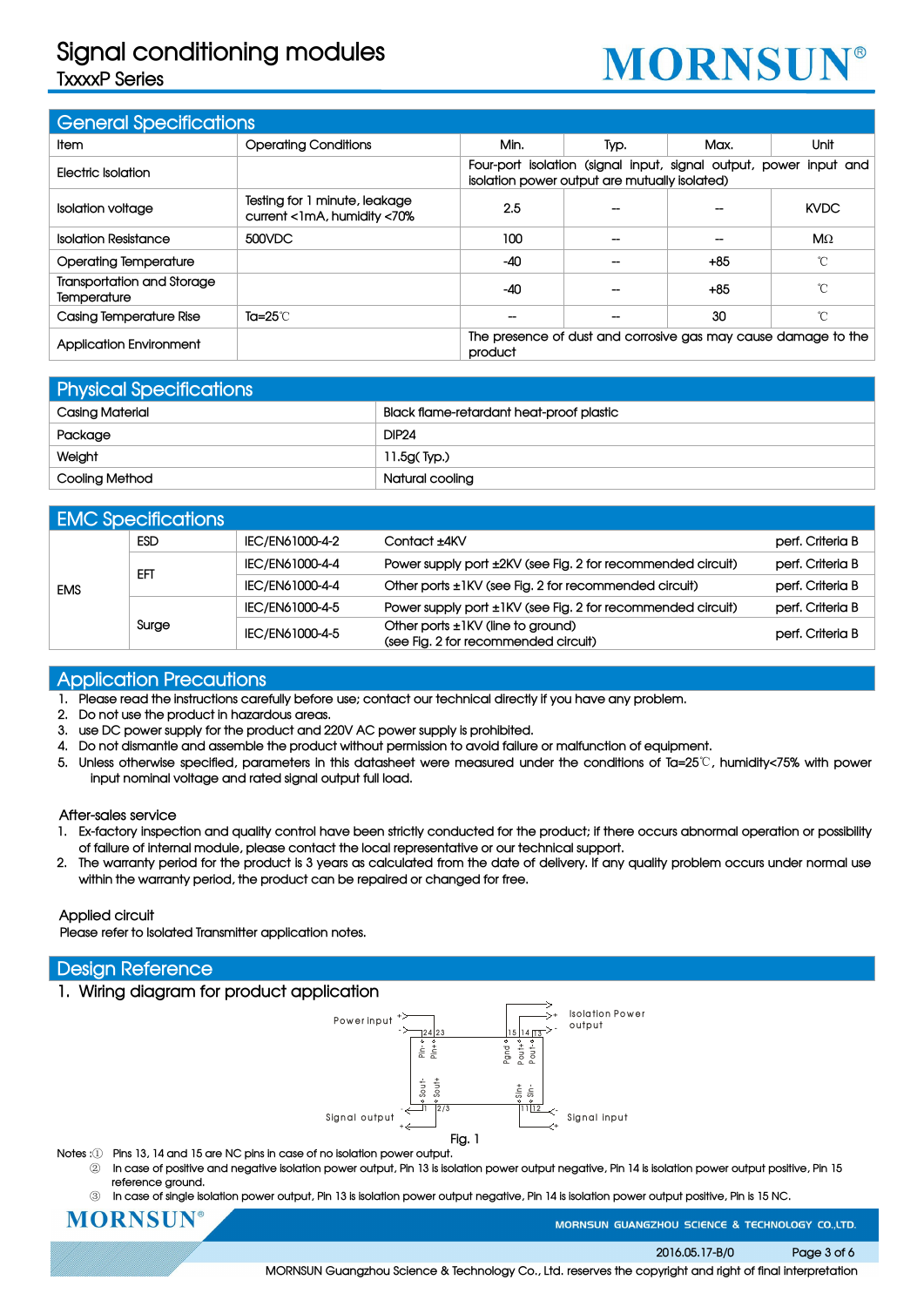

### **2. EMC solution-recommended circuit**



#### **Fig. 2**

**Notes :** ① **T2633P need to be connected to resistance R,other products are not connected to the R, with a wire instead**

② **In case of positive and negative isolation power output, Pin 13 is isolation power output negative, Pin 14 is isolation power output positive, Pin 15 Reference ground.**

③ **In case of single isolation power output, Pin 13 is isolation power output negative, Pin 14 is isolation power output positive, Pin is 15 NC.NO need to use TVS4 and TVS6.**

**3. For more information please find the application notes on www.mornsun-power.com**

### **Dimensions and Recommended Layout**





Note: Unit :mm[inch] Pin diameter tolerances :±0.10[±0.004] General tolerances: ±0.25 [±0.010]

| Components       | Recommended parameters |
|------------------|------------------------|
| TVS1             | SMCJ30A                |
| TVS <sub>2</sub> | SMBJ15A                |
| TVS3             | SMBJ15A                |
| TVS4             | SMBJ15A                |
| TVS <sub>5</sub> | SMBJ28A                |
| TVS6             | SMBJ15A                |
| R                | $2 \Omega / 1 W$       |
| C                | 220µF/35V              |
|                  |                        |



|     |           | Pin-Out  |                         |
|-----|-----------|----------|-------------------------|
| Pin | Vo        | Ιo       | Function                |
| 1   | $South$ - | Sout-    | Signal output(-)        |
| 2   | No Pin    | $South+$ | Signal output $(+)$     |
| 3   | $South+$  | No Pin   | Signal output $(+)$     |
| 11  | $Sin+$    | $Sin+$   | Signal input $(+)$      |
| 12  | $Sin-$    | $Sin-$   | Signal input(-)         |
| 13  | Pout-     | Pout-    | Isolation power output- |
| 14  | $Port+$   | $Port+$  | Isolation power output+ |
| 15  | NC.       | NC.      | No Connection           |
| 23  | $Pin +$   | $Pin +$  | Power supply $(+)$      |
| 24  | Pin-      | Pin-     | Power supply(-)         |

NC:No connection

THIRD ANGLE PROJECTION (4)

**MORNSUN®** 

MORNSUN GUANGZHOU SCIENCE & TECHNOLOGY CO.,LTD.

**2016.05.17-B/0 Page 4 of 6**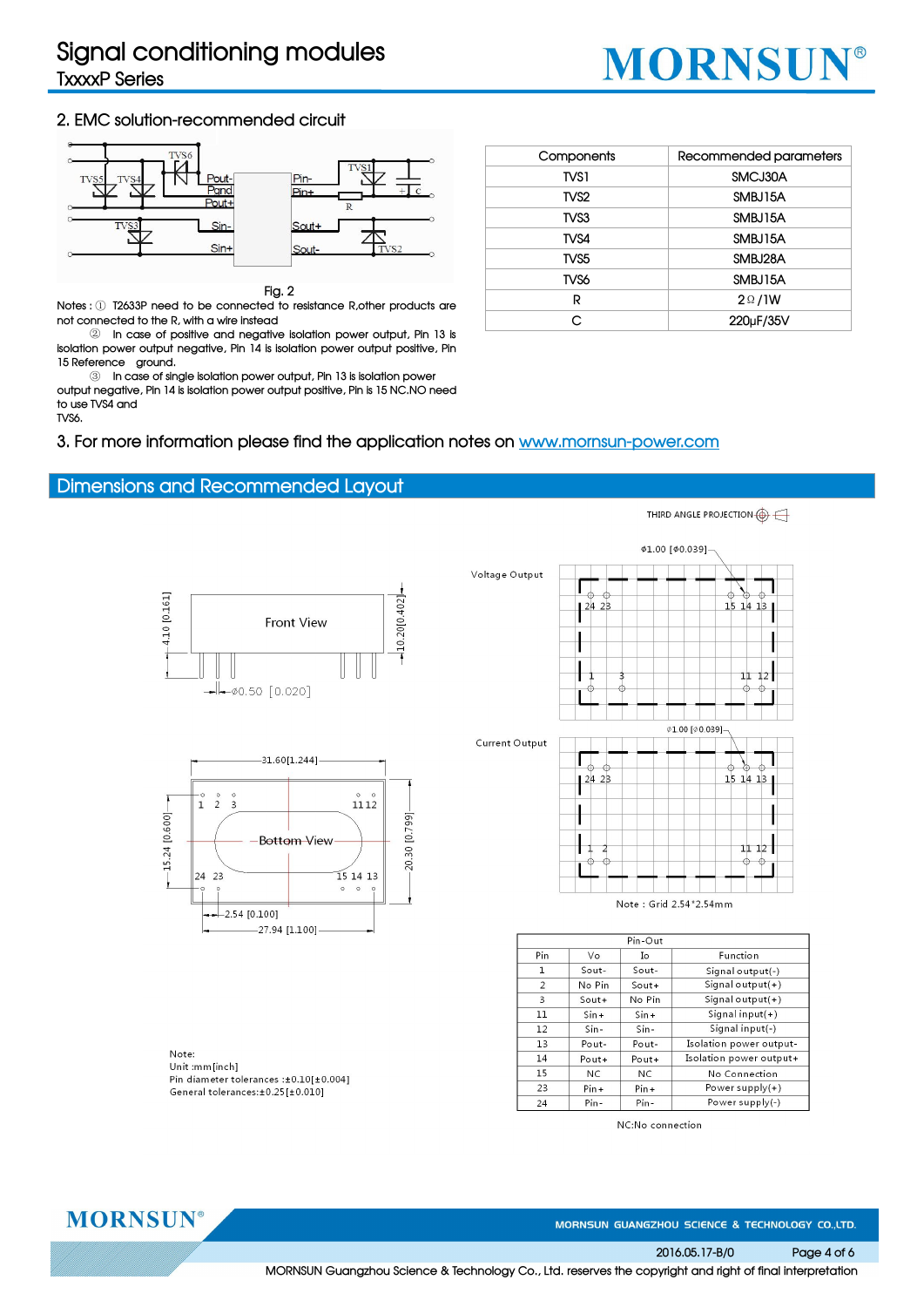

**Notes:**

- 1. Packing information please refer to Product Packing Information which can be downloaded from www.mornsun-power.com. Packing **bag number: 58210008;**
- **2. All index testing methods in this datasheet are based on ourCompany's corporate standards;**
- 3. The performance parameters of the product models listed in this manual are as above, but some parameters of non-standard model **products may exceed the requirements mentioned above. Please contact our technicians directly for specific information;**
- **4. We can provide product customization service;**
- **5. Specifications are subject to changes without prior notice.**

## **Mornsun Guangzhou Science & Technology Co., Ltd.**

Address: No. 5, Kehui St. 1, Kehui Development Center, Science Ave., Guangzhou Science City, Luogang District, Guangzhou, P. R. China

**MORNSUN®** 

MORNSUN GUANGZHOU SCIENCE & TECHNOLOGY CO.,LTD.

**2016.05.17-B/0 Page 5 of 6**